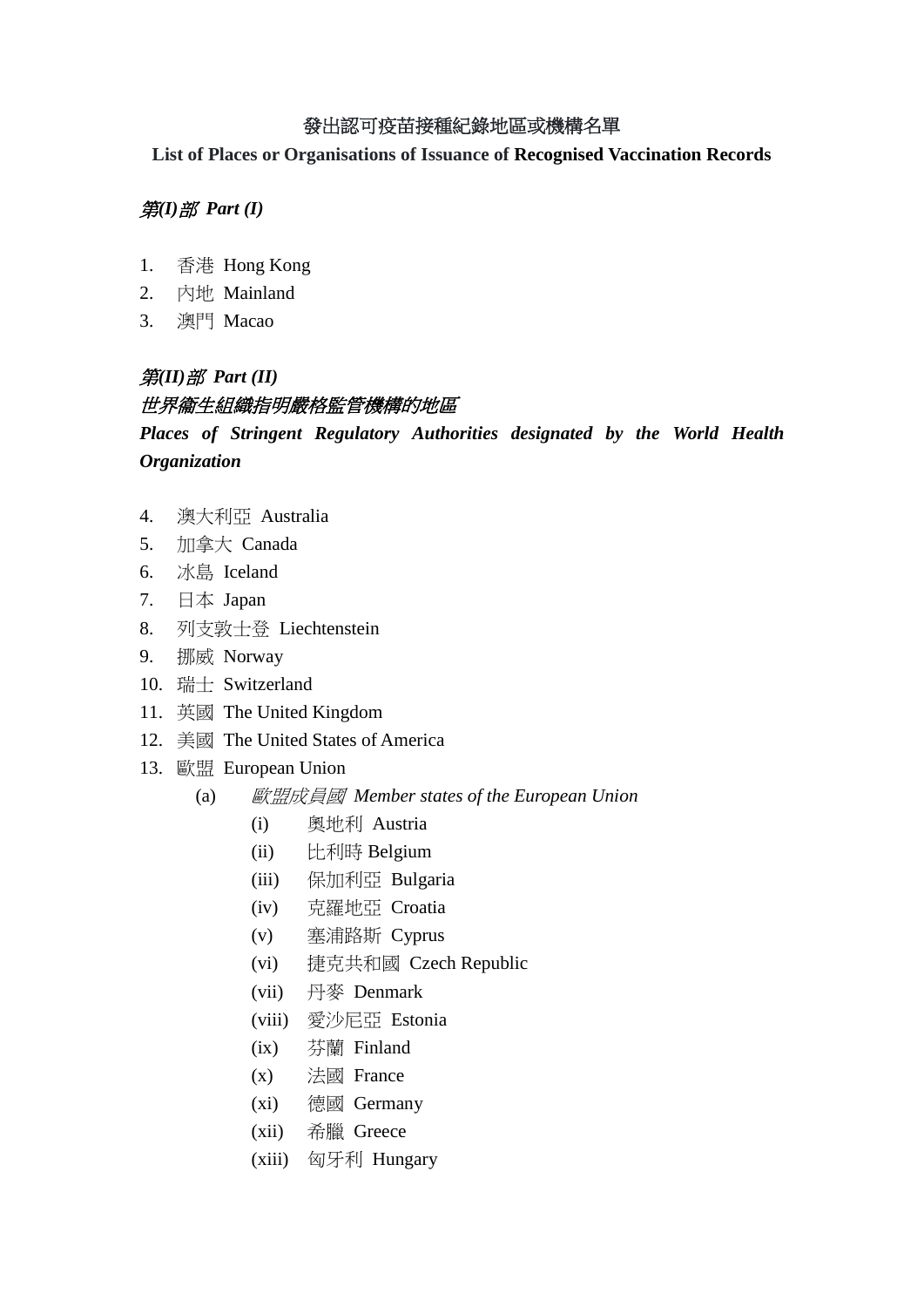- (xiv) 愛爾蘭 Ireland
- (xv) 意大利 Italy
- (xvi) 拉脫維亞 Latvia
- (xvii) 立陶宛 Lithuania
- (xviii) 盧森堡 Luxembourg
- (xix) 馬耳他 Malta
- (xx) 荷蘭 The Netherlands
- (xxi) 波蘭 Poland
- (xxii) 葡萄牙 Portugal
- (xxiii) 羅馬尼亞 Romania
- (xxiv) 斯洛伐克 Slovakia
- (xxv) 斯洛文尼亞 Slovenia
- (xxvi) 西班牙 Spain
- (xxvii) 瑞典 Sweden
- (b) 歐盟新冠數碼通行證機制認可的疫苗接種紀錄 *Vaccination records*

#### *recognised under the EU Digital COVID Certificate mechanism*

- (i) 阿爾巴尼亞 Albania
- (ii) 安道爾 Andorra
- (iii) 亞美尼亞 Armenia
- (iv) 佛得角 Cape Verde
- (v) 薩爾瓦多 El Salvador
- (vi) 法羅群島 Faroe Islands
- (vii) 格魯吉亞 Georgia
- (viii) 以色列 Israel
- (ix) 黎巴嫩 Lebanon
- (x) 摩爾多瓦 Moldova
- (xi) 摩納哥 Monaco
- (xii) 黑山 Montenegro
- (xiii) 摩洛哥 Morocco
- (xiv) 新西蘭 New Zealand
- (xv) 北馬其頓 North Macedonia
- (xvi) 巴拿馬 Panama
- (xvii) 聖馬力諾 San Marino
- (xviii) 塞爾維亞 Serbia
- (xix) 新加坡 Singapore
- (xx) 泰國 Thailand
- (xxi) 多哥 Togo
- (xxii) 突尼斯 Tunisia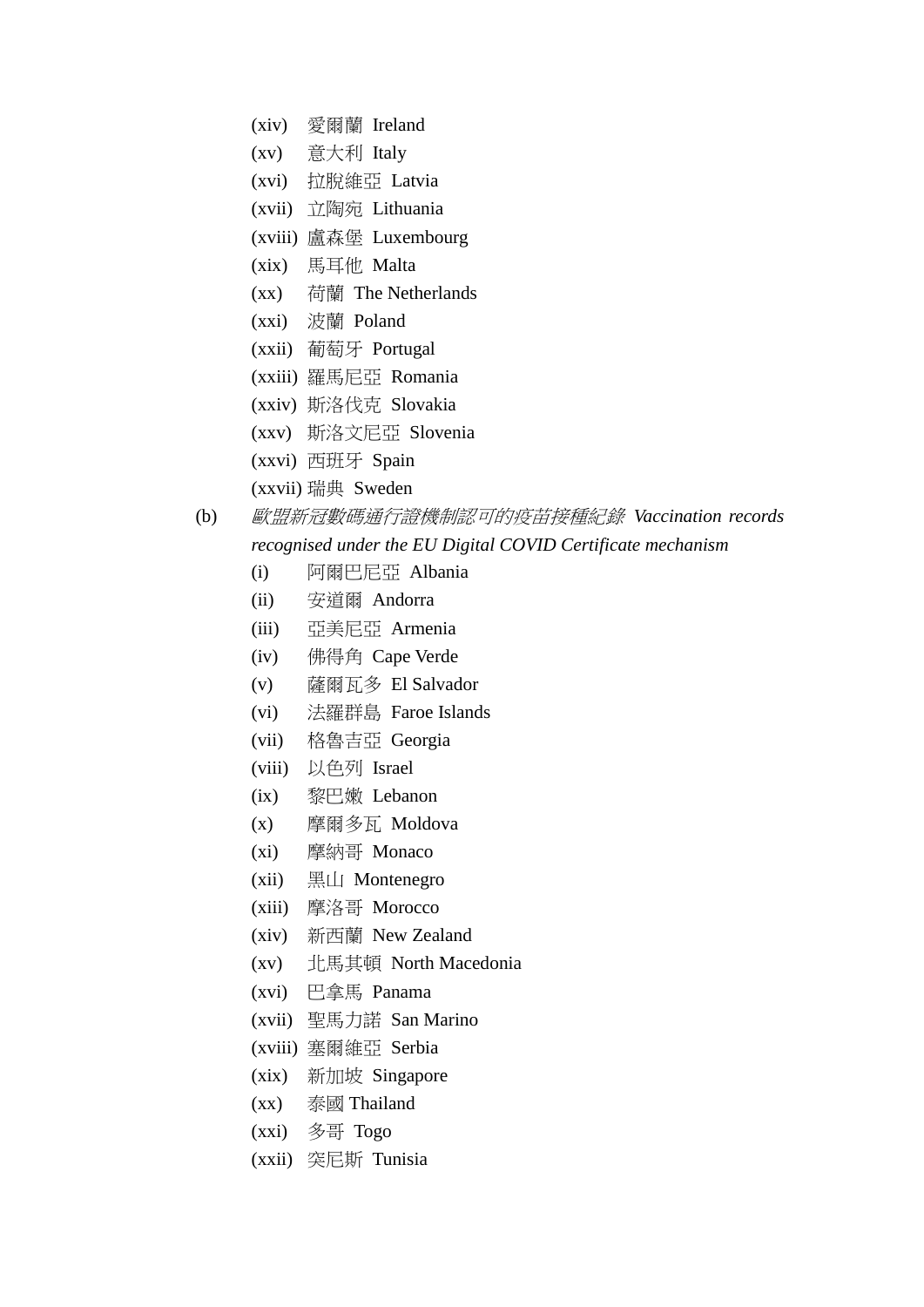- (xxiii)  $\pm$ 耳其 Turkey
- (xxiv) 烏克蘭 Ukraine
- (xxv) 烏拉圭 Uruguay
- (xxvi) 梵蒂岡 Vatican City
- (xxvii) 阿拉伯聯合酋長國 The United Arab Emirates

#### 第*(III)*部 *Part (III)*

#### 香港與當地政府達成認可安排的地區 *(*只限指定格式*)*

*Places where Hong Kong has reached recognition arrangements with the relevant governments (In prescribed format only)*

- 14. 安圭拉 [Anguilla](https://www.coronavirus.gov.hk/pdf/sample_vac_record_Anguilla.pdf)
- 15. 阿根廷 [Argentina](https://www.coronavirus.gov.hk/pdf/sample_vac_record_ARG.pdf)
- 16. 孟加拉 [Bangladesh](https://www.coronavirus.gov.hk/pdf/sample_vac_record_BGD.pdf)
- 17. [白俄羅斯](https://www.coronavirus.gov.hk/pdf/sample_vac_record_BEL.pdf) Belarus
- 18. 巴西 [Brazil](https://www.coronavirus.gov.hk/pdf/sample_vac_record_BRA.pdf)
- 19. 英屬維爾京群島 [British Virgin Islands](https://www.coronavirus.gov.hk/pdf/sample_vac_record_BVI.pdf)
- 20. 文萊 [Brunei Darussalam](https://www.coronavirus.gov.hk/pdf/sample_vac_record_BRN.pdf)
- 21. 柬埔寨 [Cambodia](https://www.coronavirus.gov.hk/pdf/sample_vac_record_CAM.pdf)
- 22. 開曼群島 [Cayman Islands](https://www.coronavirus.gov.hk/pdf/sample_vac_record_Cayman.pdf)
- 23. 智利 [Chile](https://www.coronavirus.gov.hk/pdf/sample_vac_record_CHL.pdf)
- 24. [哥倫比亞](https://www.coronavirus.gov.hk/pdf/sample_vac_record_COL.pdf) Colombia
- 25. [福克蘭群島](https://www.coronavirus.gov.hk/pdf/sample_vac_record_Falklands.pdf) Falkland Islands
- 26. [直布羅陀](https://www.coronavirus.gov.hk/pdf/sample_vac_record_Gibraltar.pdf) Gibraltar
- 27. 根西島 [Guernsey](https://www.coronavirus.gov.hk/pdf/sample_vac_record_Guernsey.pdf)
- 28. 印度 [India](https://www.coronavirus.gov.hk/pdf/sample_vac_record_India.pdf)
- 29. [印度尼西亞](https://www.coronavirus.gov.hk/pdf/sample_vac_record_IDN.pdf) Indonesia
- 30. [伊朗](https://www.coronavirus.gov.hk/pdf/sample_vac_record_IRAN.pdf) Iran
- 31. [澤西島](https://www.coronavirus.gov.hk/pdf/sample_vac_record_Jersey.pdf) Jersey
- 32. [哈薩克斯坦](https://www.coronavirus.gov.hk/pdf/sample_vac_record_KAZ.pdf) Kazakhstan
- 33. 韓國 [Korea](https://www.coronavirus.gov.hk/pdf/sample_vac_record_KOR.pdf)
- 34. [老撾](https://www.coronavirus.gov.hk/pdf/sample_vac_record_LAOS.pdf) Laos
- 35. [馬來西亞](https://www.coronavirus.gov.hk/pdf/sample_vac_record_MYL.pdf) Malaysia
- 36. 墨西哥 [Mexico](https://www.coronavirus.gov.hk/pdf/sample_vac_record_MEX.pdf)
- 37. 蒙古 [Mongolia](https://www.coronavirus.gov.hk/pdf/sample_vac_record_MNG.pdf)
- 38. [蒙特塞拉特](https://www.coronavirus.gov.hk/pdf/sample_vac_record_Montserrat.pdf) Montserrat
- 39. [尼泊爾](https://www.coronavirus.gov.hk/pdf/sample_vac_record_NEP.pdf) Nepal
- 40. [尼日利亞](https://www.coronavirus.gov.hk/pdf/sample_vac_record_NIG.pdf) Nigeria